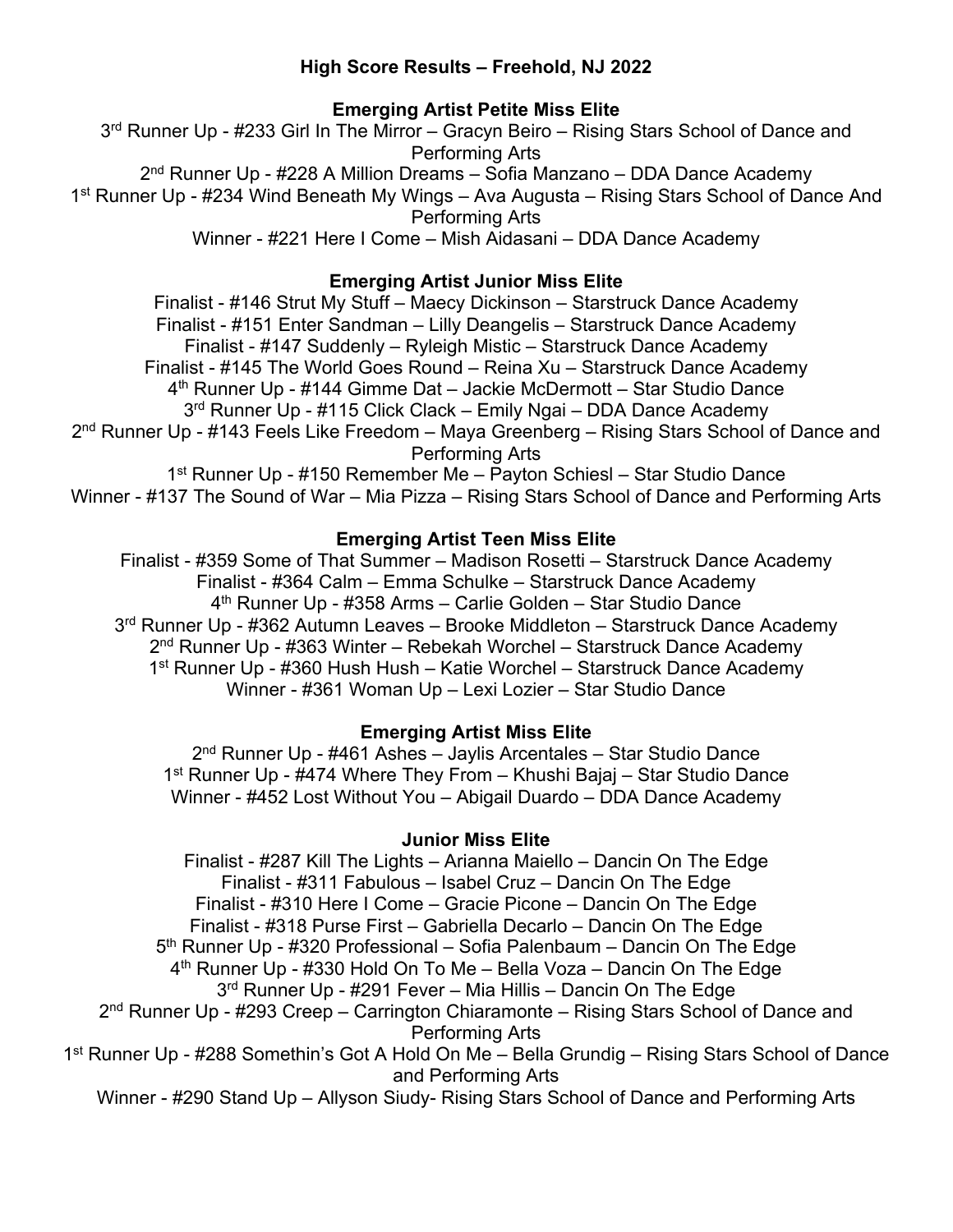## **Teen Miss Elite**

Finalist - #4 Wings – Lexi Weder – Dancin On The Edge Finalist - #83 Paint It Black – Avery Pollackov – Rising Stars Finalist - #44 It's A Man's world – Viola Babbino – Dancin On The Edge 6<sup>th</sup> Runner Up – #57 Hang On A Little Longer – Skylar Bergrin-Goldberg – Dancin On The Edge 5<sup>th</sup> Runner Up - #6 Paint It Black – Alyssa Scaramuzzo – Dancin On The Edge 4<sup>th</sup> Runner Up - #56 I Have Nothing – Bella Dembski – Dancin On The Edge 3<sup>rd</sup> Runner Up – #55.1 That's Life – Jillian Albaz – Rising Star School of Dance and Performing Arts 2nd Runner Up - #81 Wild Hearts Can't Be Broken – Arianna Angel – Woodbridge School of Dance 1<sup>st</sup> Runner Up - #82 Maverick – Roxanne Ratuszniak – Woodbridge School of Dance Winner - #59 On, Then, And Now – Cameron Beattie – Project Dance

#### **Miss Elite**

Finalist - #539 You Don't Own Me – Jocelyn Dulog – Yvonne's School of Dance Finalist – Disconnected – Alexis Scocco – Dancin On The Edge Finalist - #541 I Got You – Ava Valesi – Dancin On The Edge  $6<sup>th</sup>$  Runner Up - #549 Everybody – Victoria Doherty-Jarvis – Dancin On The Edge 5<sup>th</sup> Runner Up - #506 Rain Dance Viktoria Marcinkiewicz – Dancin On The Edge 4<sup>th</sup> Runner Up - #542 I Put A Spell On You – Gianna Dembski – Dancin On The Edge 3<sup>rd</sup> Runner Up - #505 Daughter – Samantha Babbino – Dancin On The Edge  $2<sup>nd</sup>$  Runner Up - #509 Doomed – Treana Seegobin – Dancin On The Edge 1<sup>st</sup> Runner Up - #504 Lights – Olivia McCaffrey – Project Dance Winner - #530 Take On Me – Camryn Nikolic – Rising Stars School of Dance And Performing Arts

### **Mr Elite**

Winner - #564 Can You Hear Me Now – Dancin On The Edge

### **Mini Recreational Solo**

8<sup>th</sup> Place - #226 Party Girl – Olivia Beelitz – Rising Stars School of Dance and Performing Arts 7<sup>th</sup> Place - #230 School's Out – Rachel Silverman – Rising Stars School of Dance and Performing Arts

6<sup>th</sup> Place - #224 Happy Happiness – Viviana Oliveira – Woodbridge School of Dance 5th Place - #229 Girl In The Mirror – Ivanka Sandeep – Woodbridge School of Dance 4th Place - #225 Watch Me – Francesca Calabrese – Woodbridge School of Dance 3<sup>rd</sup> Place - #225.1 Get Your Sparkle On – Ellie Nutile – Starstruck Dance Academy 2nd Place - #223 Something To Dance For – Alyssa Scullion – Woodbridge School of Dance 1st Place - #227 Don't Rain On My Parade – Jillian Vitalicio – Yvonne's School of Dance

### **Mini Intermediate Solo**

7<sup>th</sup> Place - #232 Ain't No Mountain – Violet Barnaby – Dance Mixx Studio 6th Place - #231 Goodnight – Annabelle Keremes – Woodbridge School of Dance 5<sup>th</sup> Place - #233 Girl In The Mirror – Gracyn Beiro – Rising Stars School of Dance and Performing Arts 4th Place - #220 Double Dutch Bus – Olivia Lisi – Rising Stars School of Dance and Performing Arts 3rd Place - #228 A Million Dreams – Sofia Manzano – DDA Dance Academy  $2<sup>nd</sup>$  Place – #234 Wind Beneath My Wings – Ava Augusta – Rising Stars School of Dance and

Performing Arts

1st Place - #221 Here I Come – Mish Aidasani – DDA Dance Academy

## **Mini Competitive Solo**

2nd Place- #235 I'm Better When I Am Dancing – Julia Mohamadi – Dance Mixx Studio 1st Place - #236 Ohhh Child – Natalia Bach – Dance Mixx Studio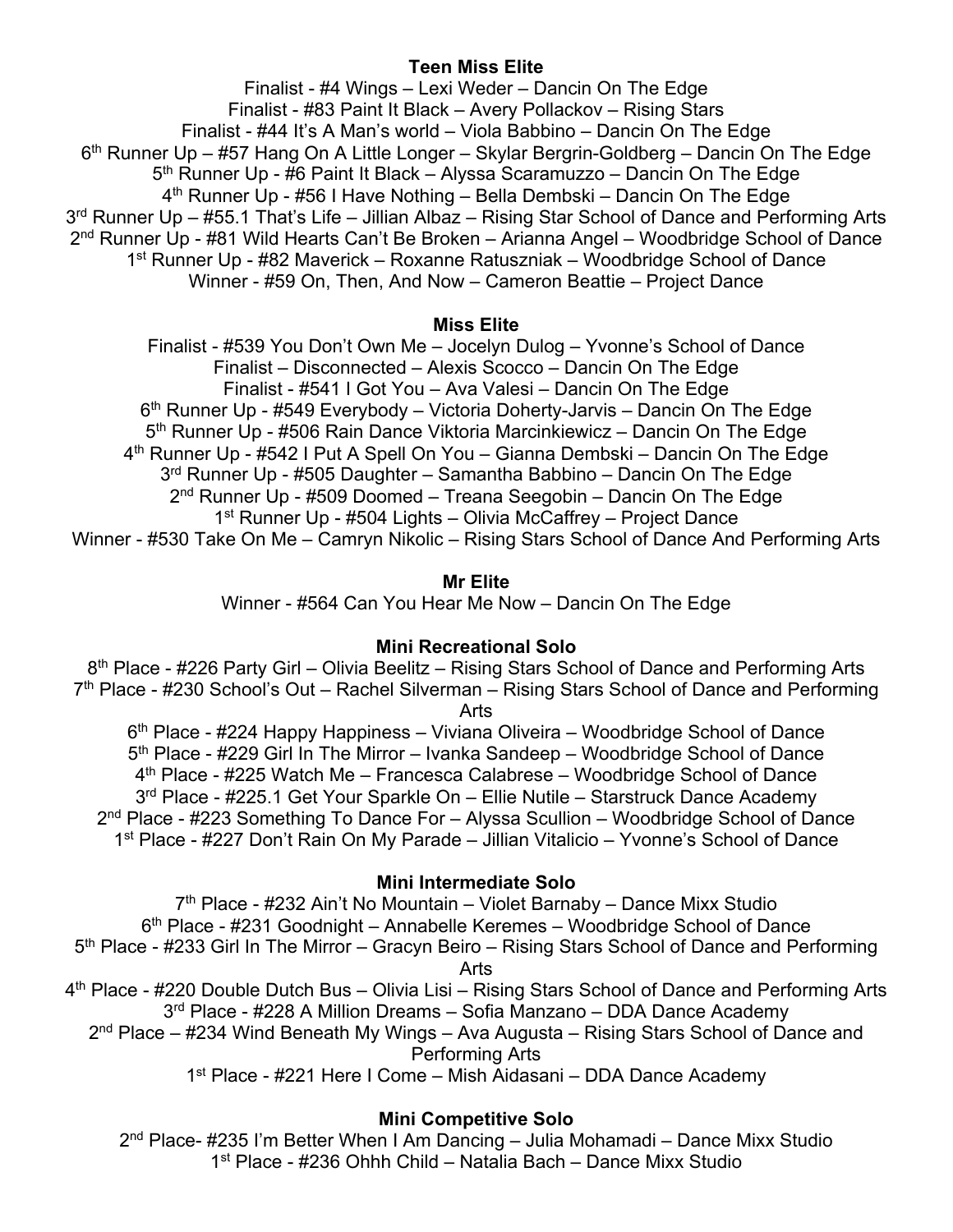### **Young Recreational Solo**

4th Place - #196 Holiday – Paige Kennedy – Rising Stars Studio of Dance and Performing Arts 3<sup>rd</sup> Place - #193 Bad Rules – Samatha Cotter – Rising Stars School of Dance and Performing Arts 2<sup>nd</sup> Place - #194 True Colors – Emily Muscarella – Rising Stars School of Dance and Performing Arts 1st Place - #195 Warrior – Samantha Dubi – Rising Stars School of Dance and Performing Arts

### **Young Intermediate Solo**

10<sup>th</sup> Place - #140 Goosebumps – Isabella Beelitz – Rising Stars School of Dance and Performing Arts 9<sup>th</sup> Place - #128 Beat – Sydney Farbman – Step By Step Dance Studio 8th Place – #111 J Lo – Antonio Nastro – DDA Dance Academy 7th Place - #106 Not About Angels – Alisia Candelario – DDA Dance Academy  $6<sup>th</sup>$  Place - #110 Daughter – Evelyna Agathangelou – DDA Dance Academy 5<sup>th</sup> Place - #142 I Like The Way You Move – Isabella Gutierrez – Yvonne's School of Dance 4th Place – #113 Here I Come – Hayden Frey – Rising Stars School of Dance and Performing Arts 3rd Place - #150 Remember Me – Payton Schiesl – Star Studio Dance 2<sup>nd</sup> Place - #137 The Sound of War – Mia Pizza – Rising Stars School of Dance and Performing Arts 1<sup>st</sup> Place - #121 Best of My Love – Liana Gambale – Rising Stars School of Dance and Performing Arts

### **Young Competitive Solo**

 $10<sup>th</sup>$  Place - #291 Fever – Mia Hillis – Dancin On The Edge

9<sup>th</sup> Place - #291.1 Rock and Roll Part 2 – The Joker – Bella Sofia Ortiz – Woodbridge School of **Dance** 

8<sup>th</sup> Place - #293 Creep – Carrington Chiaramonte – Rising Stars School of Dance and Performing

Arts

7<sup>th</sup> Place - #297 As We Lose Sight – Sophia Amato – Project

 $6<sup>th</sup>$  Place - #295 For My Mom – Olivia Mantore – Project Dance

5th Place - #294 Moonlight Sonata – Lily Barkow – Project Dance

4th Place - #302 Carry You – Mia Welch – Project Dance

3rd Place - #296 Nine – Arianna Torrone – Project Dance

2nd Place - #288 Somethin's Got A Hold On Me – Bella Grundig – Rising Stars School of Dance and Performing Arts

1<sup>st</sup> Place - #290 Stand Up – Allyson Siudy – Rising Stars School f Dance and Performing Arts

### **Teen Recreational Solo**

6th Place - #400 Feel Something – Arwyn Rivera – Rising Stars School of Dance and Performing Arts 5th Place - #401 Love Lockdown – Ryan Blufarb – Rising Stars School of Dance and Performing Arts 4th Place - #421 Hold My Hand – Rebecca Chazanoff – Rising Stars School of Dance and Performing Arts

3<sup>rd</sup> Place - #404 Survive – Kailianna Chin – Rising Stars School of Dance and Performing Arts 2<sup>nd</sup> Place - #403 Coca Cola - Hailey-Belle Goldenberg - Rising Stars School of Dance and Performing Arts

1<sup>st</sup> Place - #405 Trainwreck – Carla Grady – Rising Stars School of Dance and Performing Arts

### **Teen Intermediate Solo**

10<sup>th</sup> Place - #341 Someone Like You – Danielle Shi – DDA Dance Academy 9th Place - #338.1 Sinking – Sarah Ramos – Project Dance 8th Place - #342 Brave – Hailey Clemente – Star Studio of Dance 7th Place - #340 Until We Go Down – Mia Kravtsov – DDA Dance Academy 6th Place - #357 All That Jazz – Ava Horvath – Yvonne's School of Dance 5<sup>th</sup> Place - #356 Cold Hearted – Sydney Kochinski – Step By Step Dance Studio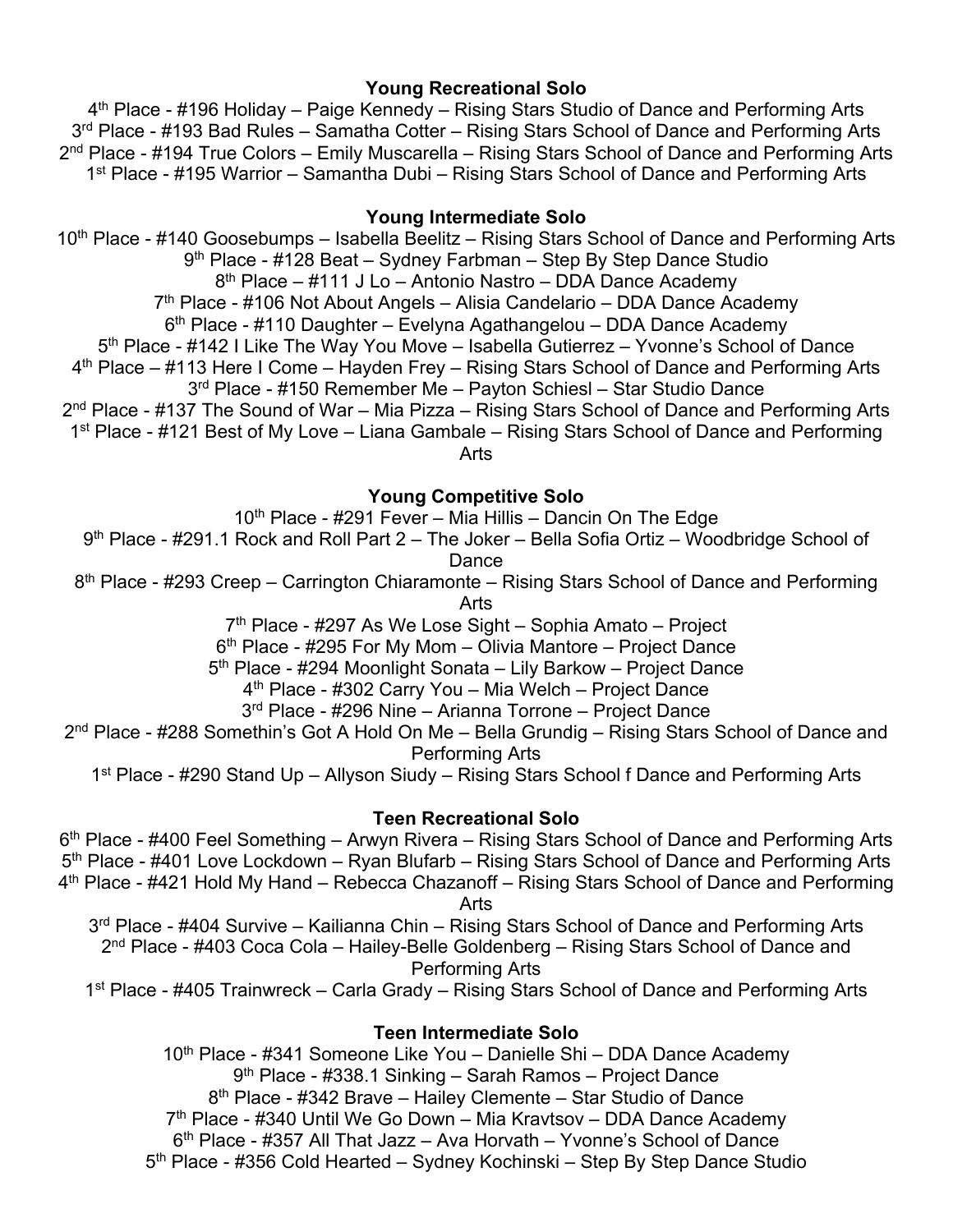4th Place - #339 Flawless – Aubrey Rosa – DDA Dance Academy 3<sup>rd</sup> Place - #348 Bluebird – Madeline Pittman – Yvonne's School of Dance 2nd Place - #347 Spotlight – Ella Kochinski – Step By Step Dance Studio 1st Place - #361 Woman Up – Lexi Lozier – Star Studio Dance

#### **Teen Competitive Solo**

10<sup>th</sup> Place - #36 Fall For You – Ava Jaremba – Rising Stars School of Dance and Performing Arts 9<sup>th</sup> Place - #58 Secret Love song – Lila Amato – Project Dance 8th Place - #24 With You – Daleanna Corretjier – Woodbridge School of Dance 7<sup>th</sup> Place - #47 Black Velvet – Adriana Piccarelli – Project Dance 6th Place - #82 Maverick – Roxanne Ratuszniak – Woodbridge School of Dance 5<sup>th</sup> Place - #48 Undercover – Ethan Brandwene – Project Dance 4th Place - #69 Empire State of Mind – Makayla Muniz – Woodbridge School of Dance 3rd Place - #65 Gravity – Lilakoi Grover – Dance Mixx Studio 2nd Place - #79 Boom Boom – Cameron Beattie – Project Dance 1st Place - #28 I Can See You – Sophia Deno – Dance Mixx Studio

#### **Senior Recreational Solo**

2nd Place - #501 Pretty – Tatiana Costa – Rising Star School of Dance and Performing Arts 1<sup>st</sup> Place - #502 Graduation – Rosemary Wolff – Rising Star School of Dance and Performing Arts

#### **Senior Intermediate Solo**

10<sup>th</sup> Place - #464 Don't Rain On My Parade – Alison Guttman – Step By Step Dance Studio 9<sup>th</sup> Place - #462 Wherever I Go – Payton Trabb – Step By Step Dance Studio 8<sup>th</sup> Place - #455 Let You Know – Olivia Cogelja – DDA Dance Academy  $7<sup>th</sup>$  Place - #458 I Want It All – Jenna Levey – Star Studio Dance 6th Place - #467 Get Ready – Jessica Skurbe – Step By Step Dance Studio 5<sup>th</sup> Place - #460 At Last – Noelle Graham – Starstruck Dance Academy 4th Place - #461 Ashes – Jaylis Arcentales – Star Studio Dance 3<sup>rd</sup> Place – #465 Backstage Romance – Justine Panten – Step By Step Dance Studio 2<sup>nd</sup> Place - #474 Where They From – Khushi Bajaj – Star Studio Dance 1<sup>st</sup> Place - #452 Lost Without You – Abigail Duardo – DDA Dance Academy

#### **Senior Competitive Solo**

 $10<sup>th</sup>$  Place - #521 Turning Page – Olivia McCaffrey – Project Dance 9th Place - #559 Ain't No Shunshine – Mathieu Deoleo – Woodbridge School of Dance 8<sup>th</sup> Place - #530 Take On Me – Camryn Nikolic – Rising Stars School of Dance and Performing Arts  $7<sup>th</sup>$  Place - #556 Rule The World – Emily Ketterer – Project Dance 6th Place - #525 Tension – Bailey O'Connor – Dance Mixx Studio 5<sup>th</sup> Place - #514 The Sun's Gone Dim – Caroline Hill – Project Dance 4th Place - #515 Say It – Julia Molinari – Project Dance 3<sup>rd</sup> Place - #557 No Easy Way Down – Julia Grace Terrell – Woodbridge School of Dance  $2<sup>nd</sup>$  Place - #535 End of Love – Olivia Wesenhart – Dance Mixx Studio 1<sup>st</sup> Place - #564 Can You Hear Me Now – Cristian Louro – Dancin On The Edge

> **Mini Intermediate Duo/Trio** 1<sup>st</sup> Place - #237 For Forever – Step By Step Dance Studio

> > **Mini Competitive Duo/Trio** 1<sup>st</sup> Place - #239 Fun – Dancin On The Edge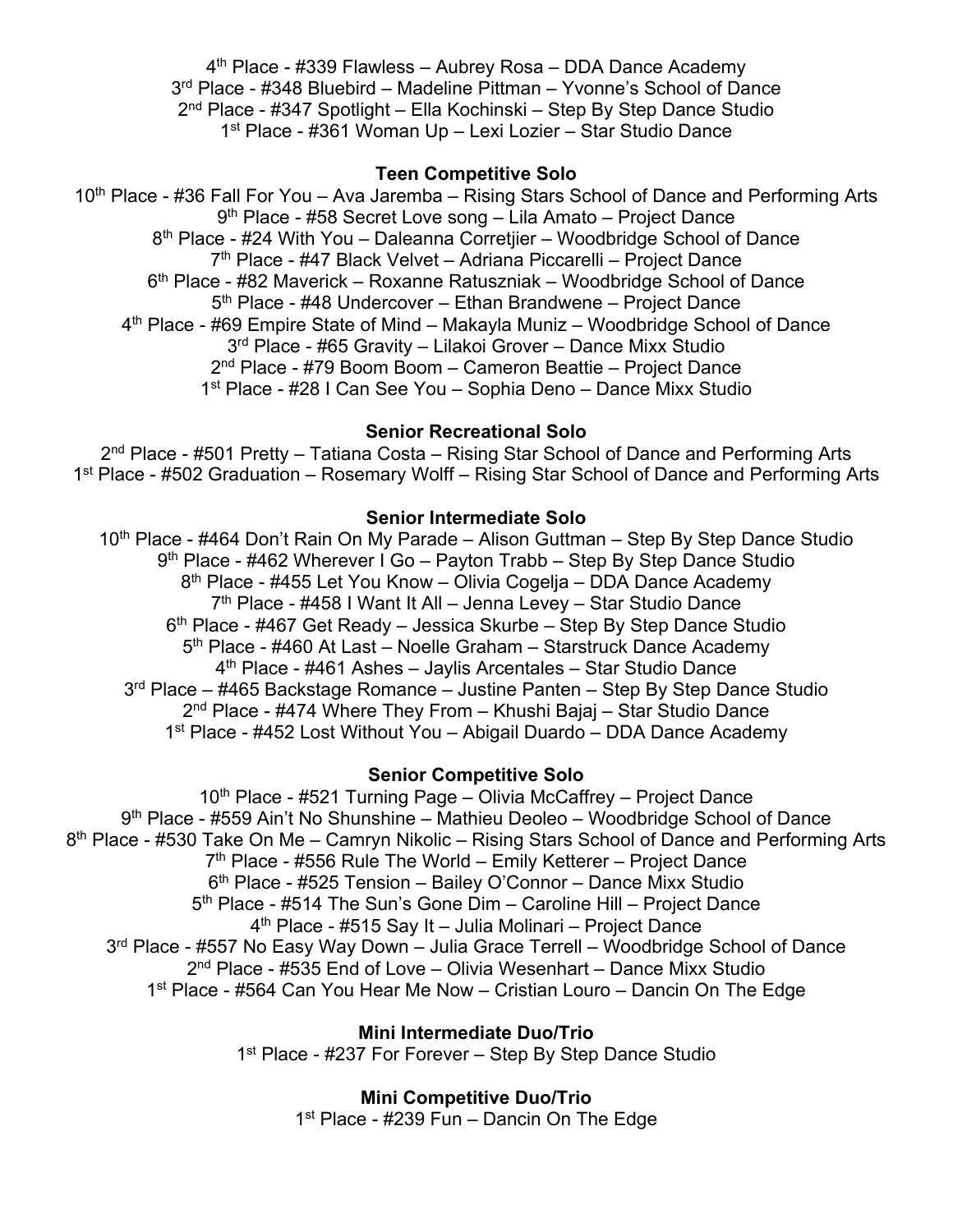### **Young Recreational Duo/Trio**

3<sup>rd</sup> Place - #241 Step On Up – Rising Stars School of Dance and Performing Arts 2<sup>nd</sup> Place - #240 It's Tricky – Rising Stars School of Dance and Performing Arts 1<sup>st</sup> Place - #242 Higher – Rising Stars School of Dance and Performing Arts

#### **Young Intermediate Duo/Trio**

10<sup>th</sup> Place - #168 Boss Ladies - Step By Step Dance Studio 9<sup>th</sup> Place - #172 Move A Little Faster – Star Studio Dance 8th Place - #169 Sisters – Rising Stars School of Dance and Performing Arts 7<sup>th</sup> Place - #178 It's Party Time – Rising Stars School of Dance and Performing Arts 6th Place - #175 That's My Girl – Step By Step Dance Studio 5<sup>th</sup> Place - #176 Survive - Star Studio Dance 4<sup>th</sup> Place - #163 Conceited – DDA Dance Academy 3<sup>rd</sup> Place - #162 Tap In – DDA Dance Academy 2<sup>nd</sup> Place - #167 Work – Rising Stars School of Dance and Performing Arts 1<sup>st</sup> Place - #177 The Revolution – DDA Dance Academy

### **Young Competitive Duo/Trio**

10<sup>th</sup> Place - #210 Mirror – Athletic Dance Institute 9<sup>th</sup> Place - #204 Friendship – Dance Mixx Studio 8<sup>th</sup> Place - #202 Somewhere Only We Know – Woodbridge School of Dance 7th Place - #203 Young and Beautiful – Project Dance 6<sup>th</sup> Place - #208 Oh So Quiet – Athletic Dance Institute 5<sup>th</sup> Place - #209 Slay – Dancin On The Edge 4<sup>th</sup> Place - #205 Hush Hush – Athletic Dance Institute 3<sup>rd</sup> Place - #199 Davlight and The Sun – Project Dance 2nd Place – #209.1 I Dreamed A Dream – Dance Mixx Studio 1st Place – 201 Sarsvati – Project Dance

### **Teen Intermediate Duo/Trio**

5<sup>th</sup> Place - #434 Word Up – DDA Dance Academy 4th Place - #436 Oh Yeah – Step By Step Dance Studio 3<sup>rd</sup> Place - #433.1 Whole Heart – Project Dance  $2<sup>nd</sup>$  Place - #428.1 Me and My Girls – Step By Step Dance Studio 1<sup>st</sup> Place - #435 Bom Bom Bom - Step By Step Dance Studio

#### **Teen Competitive Duo/Trio**

10<sup>th</sup> Place - #102 Geraldine's Routine – Project Dance 9<sup>th</sup> Place – #96 My Name – Dance Mixx Studio 8th Place - #100 Stepsister's Lament – Woodbridge School of Dance  $7<sup>th</sup>$  Place - #95 Werk Baby – Woodbridge School of Dance  $6<sup>th</sup>$  Place - #87 Land of Confusion – Project Dance 5<sup>th</sup> Place - #101 Three Little Birds – Woodbridge School of Dance 4<sup>th</sup> Place - #86 Love You The Most – Project Dance 3rd Place - #93 Stone – Dance Mixx Studio 2<sup>nd</sup> Place - #85 When We Were Born – Dance Mixx Studio 1<sup>st</sup> Place - #92 The Chain – Woodbridge School of Dance

### **Senior Intermediate Duo/Trio**

1<sup>st</sup> Place - #476 Winter Kills – Starstruck Dance Academy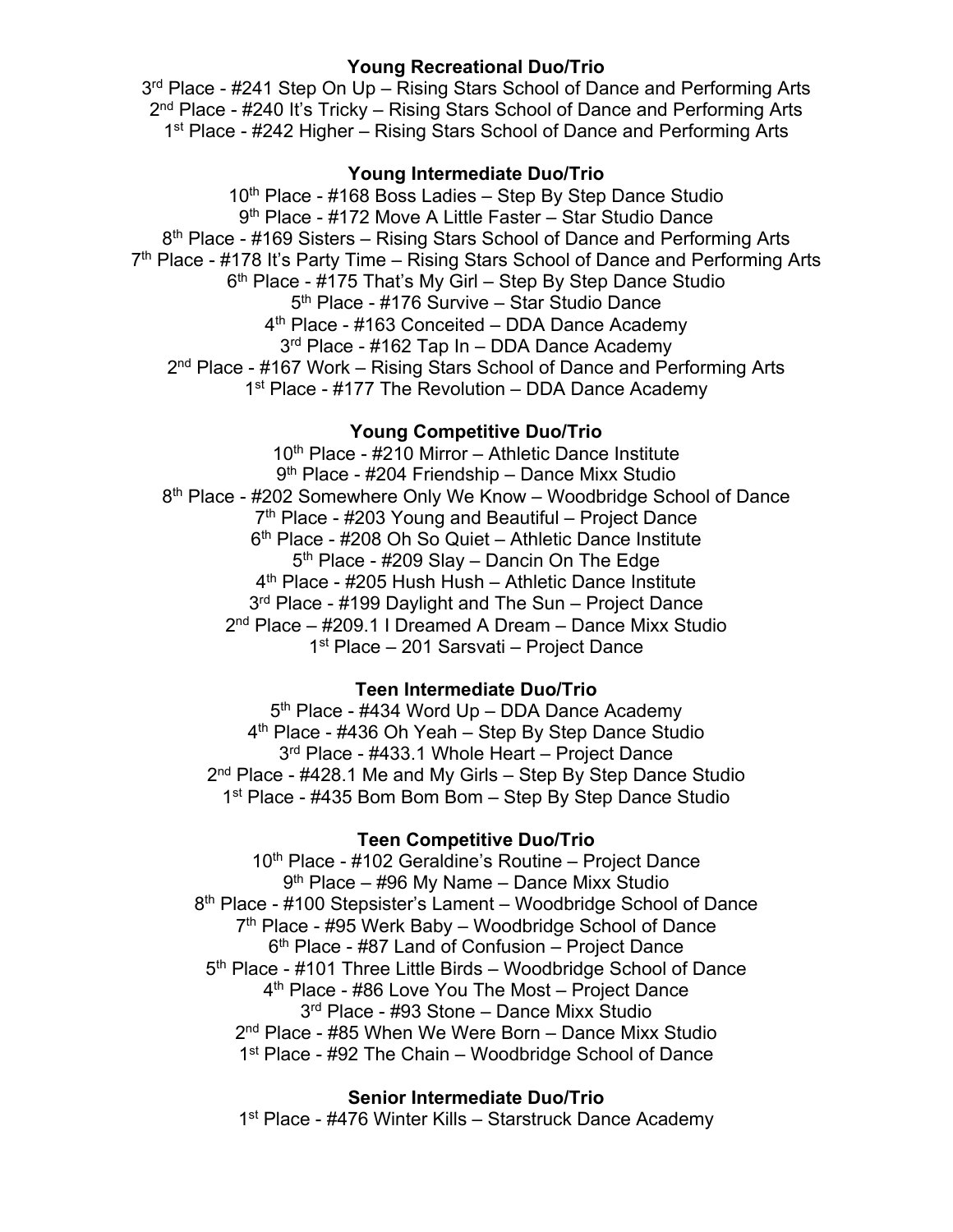## **Senior Competitive Duo/Trio**

10<sup>th</sup> Place - #489 You Are The Reason – Dancin On The Edge 9th Place - #484 Kdot – Yvonne's School of Dance 8<sup>th</sup> Place - #490 Fall On Me – Dance Mixx Studio 7<sup>th</sup> Place - #481 Don't Forget About Me - Project Dance 6<sup>th</sup> Place - #482 Bust Your Windows – Project Dance 5<sup>th</sup> Place - #468 The Path – Project Dance 4th Place - #486 Last Dance – Rising Stars School of Dance and Performing Arts 3<sup>rd</sup> Place - #480 – What The World Needs Now – Dance Mixx Studio 2<sup>nd</sup> Place - #469 You're Everywhere – Dance Mixx Studio 1<sup>st</sup> Place - #478 Everything is Floating – Project Dance

### **Mini Recreational Small Group**

 $6<sup>th</sup>$  Place - #246 Life Is A Highway – Woodbridge School of Dance 5th Place - #253 Rockin' At The House of Mouse – Rising Stars School of Dance and Performing Arts 4th Place - #250 Oogie Woogie Boogie – Starstruck Dance Academy 3<sup>rd</sup> Place - #249 Humble and Kind – Rising Stars School of Dance and Performing Arts 2<sup>nd</sup> Place - #238 The Queens – Rising Stars School of Dance and Performing Arts 1<sup>st</sup> Place - #245 Party Train – Rising Stars School of Dance and Performing Arts

### **Mini Intermediate Small Group**

4<sup>th</sup> Place - #251 Embers – Woodbridge School of Dance 3<sup>rd</sup> Place - #244 A Nostalgic Feeling - DDA Dance Academy 2<sup>nd</sup> Place - #243 Over the Rainbow – DDA Dance Academy 1<sup>st</sup> Place - #248 Dance Like Your Day – DDA Dance Academy

### **Mini Competitive Small Group**

1<sup>st</sup> Place - #252 Quiet Uptown – Dance Mixx Studio

### **Young Recreational Small Group**

3<sup>rd</sup> Place - #200 Timber – Rising Stars School of Dance and Performing Arts  $2<sup>nd</sup>$  Place - #215 Move To This – Rising Stars School of Dance and Performing Arts 1<sup>st</sup> Place - #198 Poison – Rising Stars School of Dance and Performing Arts

#### **Young Intermediate Small Group**

10<sup>th</sup> Place - #189 Smile – Rising Stars School of Dance and Performing Arts 9<sup>th</sup> Place - #183 Game of Survival – Rising Stars School of Dance and Performing Arts 8<sup>th</sup> Place - #149 I Don't Speak French – DDA Dance Academy 7th Place - #181 Color Song – Project Dance  $6<sup>th</sup>$  Place – #190 Do Your Thing – Yvonne's School of Dance 5<sup>th</sup> Place - #181.1 Tomorrow Is A Long Time – Project Dance 4<sup>th</sup> Place - #191 What About Us – DDA Dance Academy 3<sup>rd</sup> Place - #170 Fast – DDA Dance Academy 2<sup>nd</sup> Place - #182 Everybody Dance Now – DDA Dance Academy 1<sup>st</sup> Place - #184 Jumpin Jumpin – Rising Stars School of Dance and Performing Arts

#### **Young Competitive Small Group**

 $10<sup>th</sup>$  Place - #269 Iris – Woodbridge School of Dance 9th Place - #259 Bad Man – Woodbridge School of Dance 8<sup>th</sup> Place - #261 Work Me Down – Athletic Dance Institute  $7<sup>th</sup>$  Place - #270 Break the Rules – Athletic Dance Institute 6th Place - #258 Bom Bom – Yvonne's School of Dance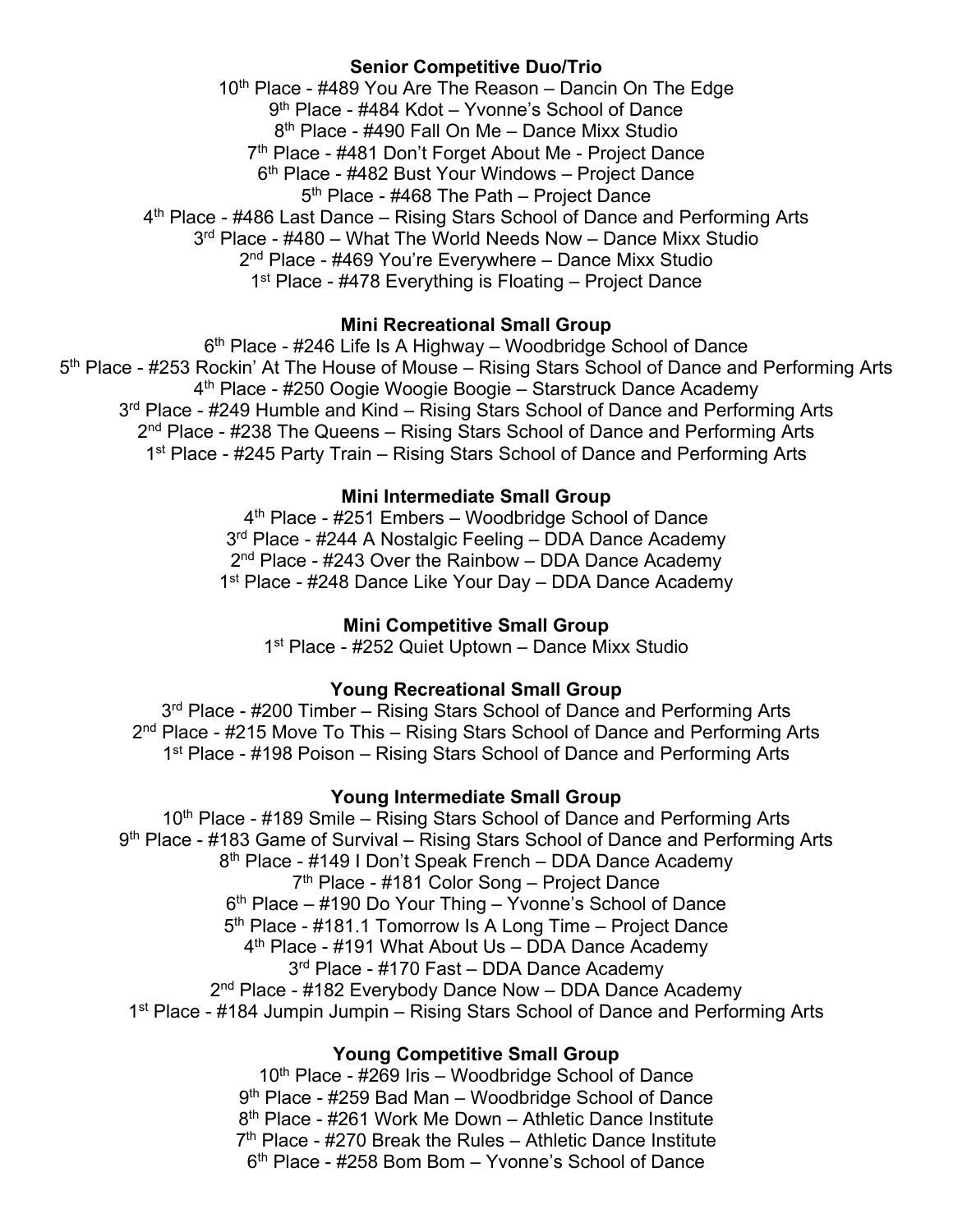$5<sup>th</sup>$  Place - #256 Welcome to the Jungle – Athletic Dance Institute 4th Place - #268 One Woman Army – Rising Starts School of Dance and Performing Arts 3<sup>rd</sup> Place - #260 New York New York – Project Dance 2<sup>nd</sup> Place - #266 Home - Project Dance 1<sup>st</sup> Place - #255 Tears of an Angel – Project Dance

### **Teen Intermediate Small Group**

10<sup>th</sup> Place - #398 California Dreaming- Starstruck Dance Academy 9th Place - #393 Breath of Life – Rising Stars School of Dance and Performing Arts 8<sup>th</sup> Place - #397 Mercy – Rising Stars School of Dance and Performing Arts  $7<sup>th</sup>$  Place - #406 Sunday Finest – Starstruck Dance Academy 6<sup>th</sup> Place - #394 All About Tonight – Starstruck Dance Academy 5<sup>th</sup> Place - #392 Get Low – Step By Step Dance Studio 4<sup>th</sup> Place - #396 Scheibe – DDA Dance Academy 3<sup>rd</sup> Place - #406.1 It's Time – Step By Step Dance Studio 2nd Place - #399 Runnin – Step By step Dance Studio 1<sup>st</sup> Place - #432 Better Days – DDA Dance Academy

### **Teen Competitive Small Group**

10<sup>th</sup> Place - #366 Spectrum – Rising Stars School of Dance and Performing Arts 9<sup>th</sup> Place - #371 The Salem Witches – Rising Stars School of Dance and Performing Arts 8th Place - #387 Galaxy – Dance Mixx Studio 7<sup>th</sup> Place - #370 A Furtive Tear – Project Dance 6th Place - #383 Tiny Dancer – Project Dance 5<sup>th</sup> Place - #385 My Flock – Woodbridge School of Dance 4<sup>th</sup> Place - #380 He's A Dream - Project Dance 3<sup>rd</sup> Place - #372 It Will Be Alright – Woodbridge School of Dance 2nd Place - #374 Momma – Dance Mixx Studio 1<sup>st</sup> Place - #368 Call of The Angels – Project Dance

### **Senior Competitive Small Group**

8<sup>th</sup> Place - #497 The Way You Make Me Feel – Yvonne's School of Dance 7th Place - #493 Kids of Lil Kim's Block – Yvonne's School of Dance 6th Place - #495 Fever – Project Dance 5<sup>th</sup> Place - #494 Our World It Fell So Quietly – Dancin On The Edge 4<sup>th</sup> Place - #491 Time – Project Dance 3rd Place - #496 Bills – Dance Mixx Studio 2<sup>nd</sup> Place - #492 NY State of Mind - Dance Mixx Studio 1<sup>st</sup> Place - #500 Need You More – Dance Mixx Studio

#### **Senior Competitive Small Group**

8<sup>th</sup> Place - #497 The Way You Make Me Feel – Yvonne's School of Dance 7th Place - #493 Kids of Lil Kim's Block – Yvonne's School of Dance 6th Place - #495 Fever – Project Dance 5<sup>th</sup> Place - #494 Our World It Fell So Quietly – Dancin On The Edge 4<sup>th</sup> Place - #491 Time – Project Dance 3<sup>rd</sup> Place - #496 Bills – Dance Mixx Studio 2nd Place - #492 NY State of Mind – Dance Mixx Studio 1<sup>st</sup> Place - #500 Need You More – Dance Mixx Studio

### **Mini Recreational Large Group**

3<sup>rd</sup> Place - #197 You'll Be In My Heart – Woodbridge School of Dance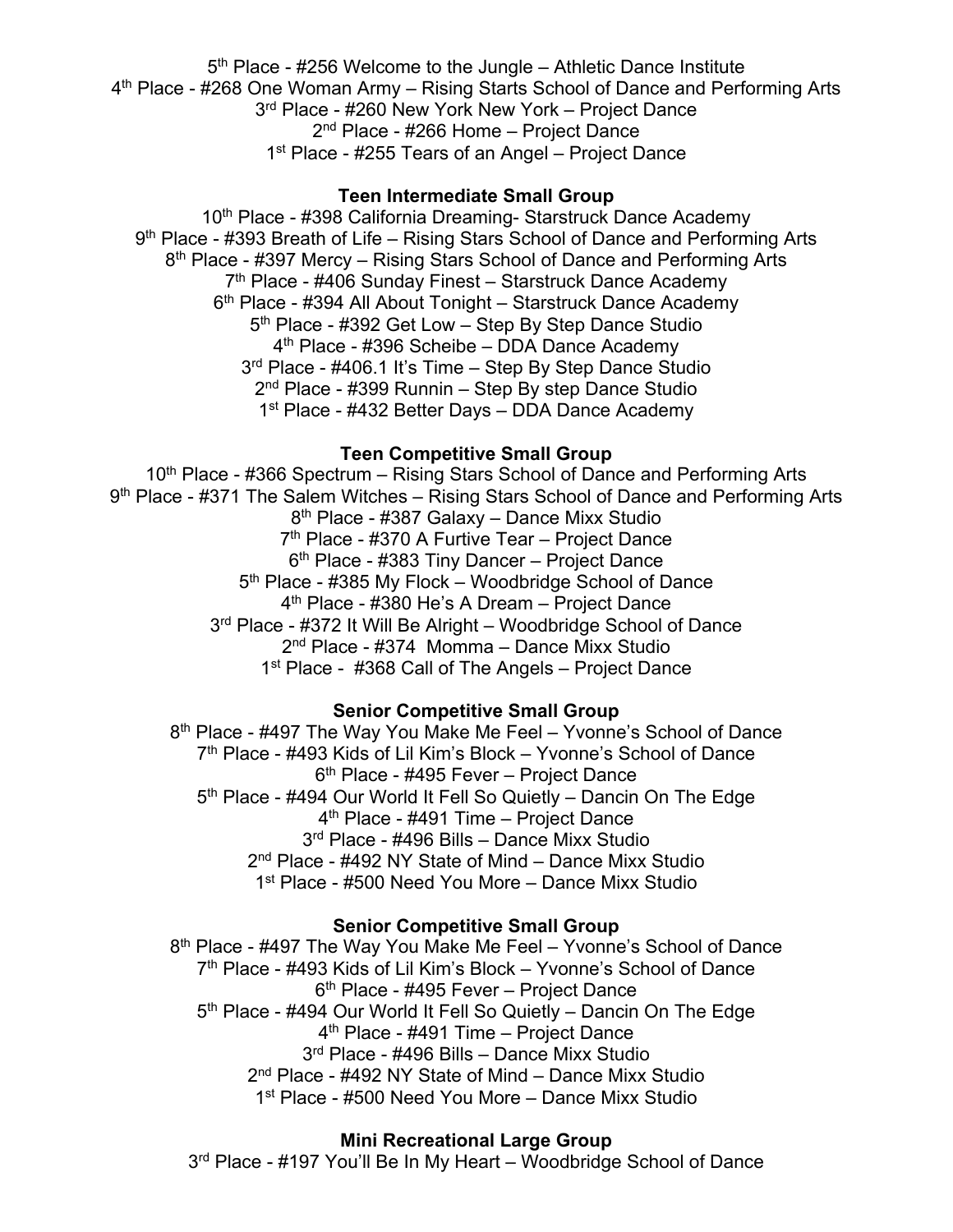2nd Place - #219 I'm Coming Out – Woodbridge School of Dance 1<sup>st</sup> Place - #192 Roar – Woodbridge School of Dance

### **Mini Competitive Large Group**

1<sup>st</sup> Place - #217 Witch Doctor – Athletic Dance Institute

### **Young Recreational Large Group**

4th Place - #173 Torn – Rising Stars School of Dance and Performing Arts 3<sup>rd</sup> Place - #148 Born To Be Wild – Rising Stars School of Dance and Performing Arts  $2<sup>nd</sup>$  Place - #158 The Glamourous Life – Rising Stars School of Dance and Performing Arts 1<sup>st</sup> Place - #153 To Build A Home – Rising Stars School of Dance and Performing Arts

#### **Young Intermediate Large Group**

 $9<sup>th</sup>$  Place - #155 Last Seen October  $9<sup>th</sup>$  – Starstruck Dance Academy 8<sup>th</sup> Place - #152 Sister Act – Woodbridge School of Dance  $7<sup>th</sup>$  Place - #156 Material Girl – Woodbridge School of Dance 6<sup>th</sup> Place - #161 Heartbeat Drumbeat – Starstruck Dance Academy 5th Place - #160 Looking Glass – Woodbridge School of Dance 4th Place - #159 Hey Boy – Rising Stars School of Dance and Performing Arts 3<sup>rd</sup> Place - #157 Who's The Queen of NY - Yvonne's School of Dance 2<sup>nd</sup> Place - #164 The Last of The Secret Agents – Rising Stars School of Dance and Performing Arts 1<sup>st</sup> Place - #154 Dancing On The Waves - Rising Stars School of Dance and Performing Arts

### **Young Competitive Large Group**

10<sup>th</sup> Place - #274 Fearless – Woodbridge School of Dance 9th Place - #285 Black and White – Woodbridge School of Dance 8<sup>th</sup> Place - #275 Human – Athletic Dance Institute 7th Place - #279 Switch – Athletic Dance Institute 6<sup>th</sup> Place - #278 Din Da Da – Woodbridge School of Dance 5<sup>th</sup> Place - #282 Satan's Little Lamb – Dance Mixx Studio 4th Place - #277 Animals – Project Dance 3<sup>rd</sup> Place - #286 Amazing Grace – Project Dance 2<sup>nd</sup> Place - #281 Visual Distortion – Project Dance 1<sup>st</sup> Place - #273 Happiness Does Not Wait – Project Dance

#### **Teen Recreational Large Group**

1<sup>st</sup> Place - #428 Fresh Prince of Bel Air – Rising Stars School of Dance and Performing Arts

#### **Teen Intermediate Large Group**

6<sup>th</sup> Place - #427 Won't Say I'm In Love – Starstruck Dance Academy 5<sup>th</sup> Place - #417 River Deep – Yvonne's School of Dance 4th Place - #388 Moulin Rouge – Rising Stars School of Dance and Performing Arts 3<sup>rd</sup> Place - #433 Stressed Out - Starstruck Dance Academy 2<sup>nd</sup> Place - #437 Luck Be A Lady – Rising Stars School of Dance and Performing Arts 1<sup>st</sup> Place - #439 Silhouette – Starstruck Dance Academy

#### **Teen Competitive Large Group**

 $10<sup>th</sup>$  Place - #430 Be Somebody – Woodbridge School of Dance 9<sup>th</sup> Place - #408 The Birds – Rising Stars School of Dance and Performing Arts 8<sup>th</sup> Place - #429 Gotta Get Through This – Project Dance 7<sup>th</sup> Place - #415 Tainted Love – Woodbridge School of Dance 6th Place - #402 Quiet – Woodbridge School of Dance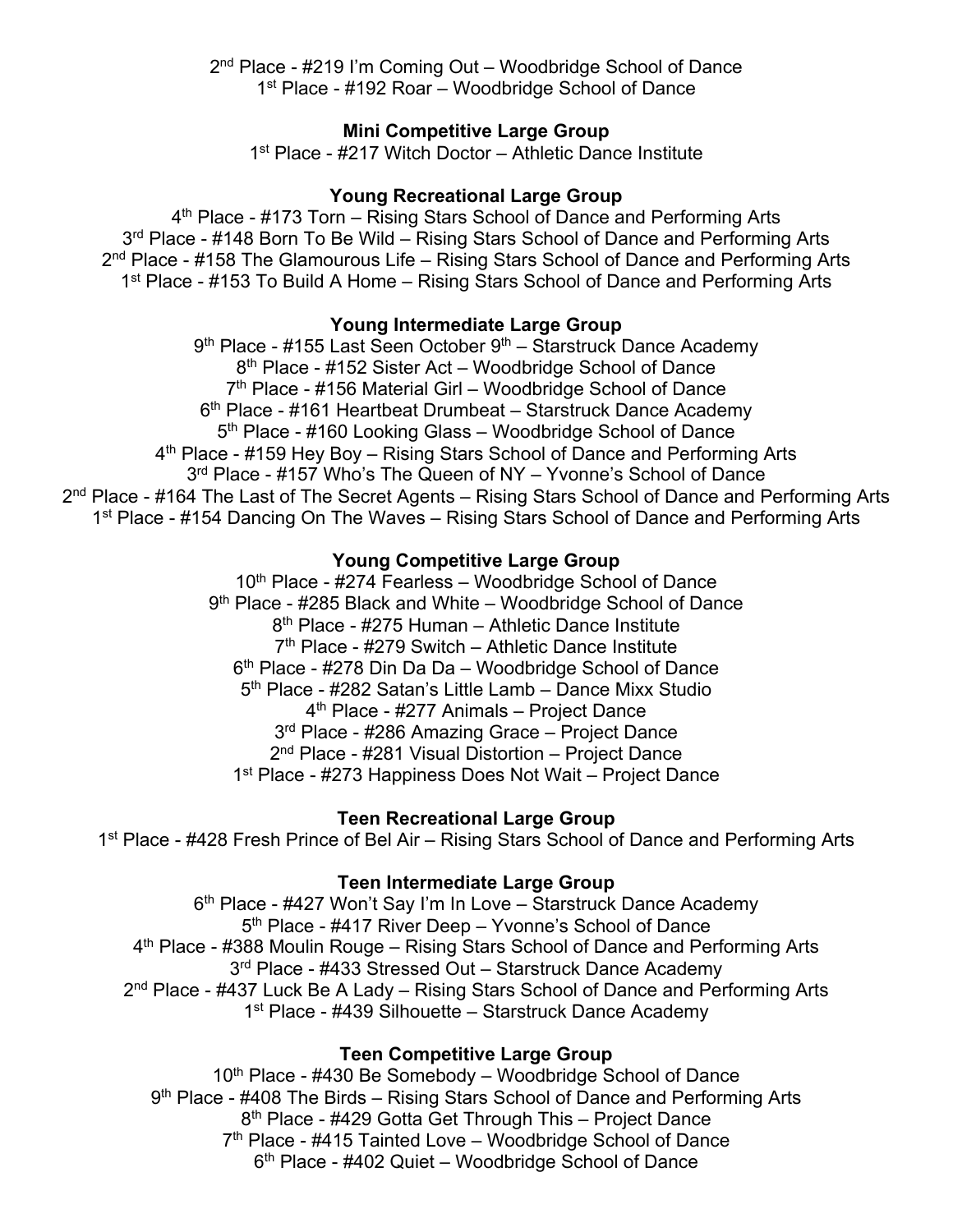5<sup>th</sup> Place - #420 Turning Tables – Dance Mixx Studio 4th Place - #425 Running – Dance Mixx Studio 3<sup>rd</sup> Place - #410 Overprotected – Project Dance 2<sup>nd</sup> Place - #395 The Fallout – Project Dance 1<sup>st</sup> Place - #423 Piece By Piece – Project Dance

#### **Senior Intermediate Large Group**

1<sup>st</sup> Place - #454 Booty Swing – Yvonne's School of Dance

#### **Senior Competitive Large Group**

9<sup>th</sup> Place - #447 Pyramids – Rising Stars School of Dance and Performing Arts 8th Place - #448 Alice In Wonderland – Yvonne's School of Dance  $7<sup>th</sup>$  Place - #449 River – Dancin On The Edge  $6<sup>th</sup>$  Place - #453 Hit The Road Jack – Dancin On The Edge  $5<sup>th</sup>$  Place - #445 Feelin' Whitney – Dancin On The Edge 4<sup>th</sup> Place - #446 Voice of God – Dance Mixx Studio 3<sup>rd</sup> Place - #499 They Don't Really Care About Us - Project Dance 2nd Place - #444 Knockin' On Heaven's Door – Project Dance 1<sup>st</sup> Place - #450 Queen of the Night – Project Dance

#### **Young Intermediate Line**

3<sup>rd</sup> Place - #254 The Woods – Yvonne's School of Dance 2<sup>nd</sup> Place - #218 Hot Hot Hot – Starstruck Dance Academy 1<sup>st</sup> Place - #216 Goodie Two Shoes – Yvonne's School of Dance

#### **Teen Intermediate Line**

3<sup>rd</sup> Place - #442 Agyness Deyn – Rising Stars School of Dance and Performing Arts 2<sup>nd</sup> Place - #438 Turn To Stone – Rising Stars School of Dance and Performing Arts 1<sup>st</sup> Place - #440 The Wizard of Oz – Yvonne's School of Dance

#### **Teen Competitive Line**

1<sup>st</sup> Place - #391 Honey I'm Good – Dancin On The Edge

#### **Teen Competitive Production**

2<sup>nd</sup> Place - #443 Mr Worldwide – Dancin On The Edge 1<sup>st</sup> Place - #441 Monster – Project Dance

#### **Judges Choice Awards**

#### **Outstanding Entertainment**

#69 Empire State of Mind – Woodbridge School of Dance #157 Who's The Queen of NY – Yvonne's School of Dance #217 Witch Doctor – Athletic Dance Institute #279 Switch – Athletic Dance Institute #391 Honey I'm Good – Dancin' On the Edge #496 Bills – Dance Mixx Studio

#### **Showmanship**

#36 Fall For You – Rising Stars School of Dance and Performing Arts #161 Heartbeat Drumbeat – Starstruck Dance Academy #156 Material Girl – Woodbridge School of Dance #218 Hot Hot Hot - Starstruck Dance Academy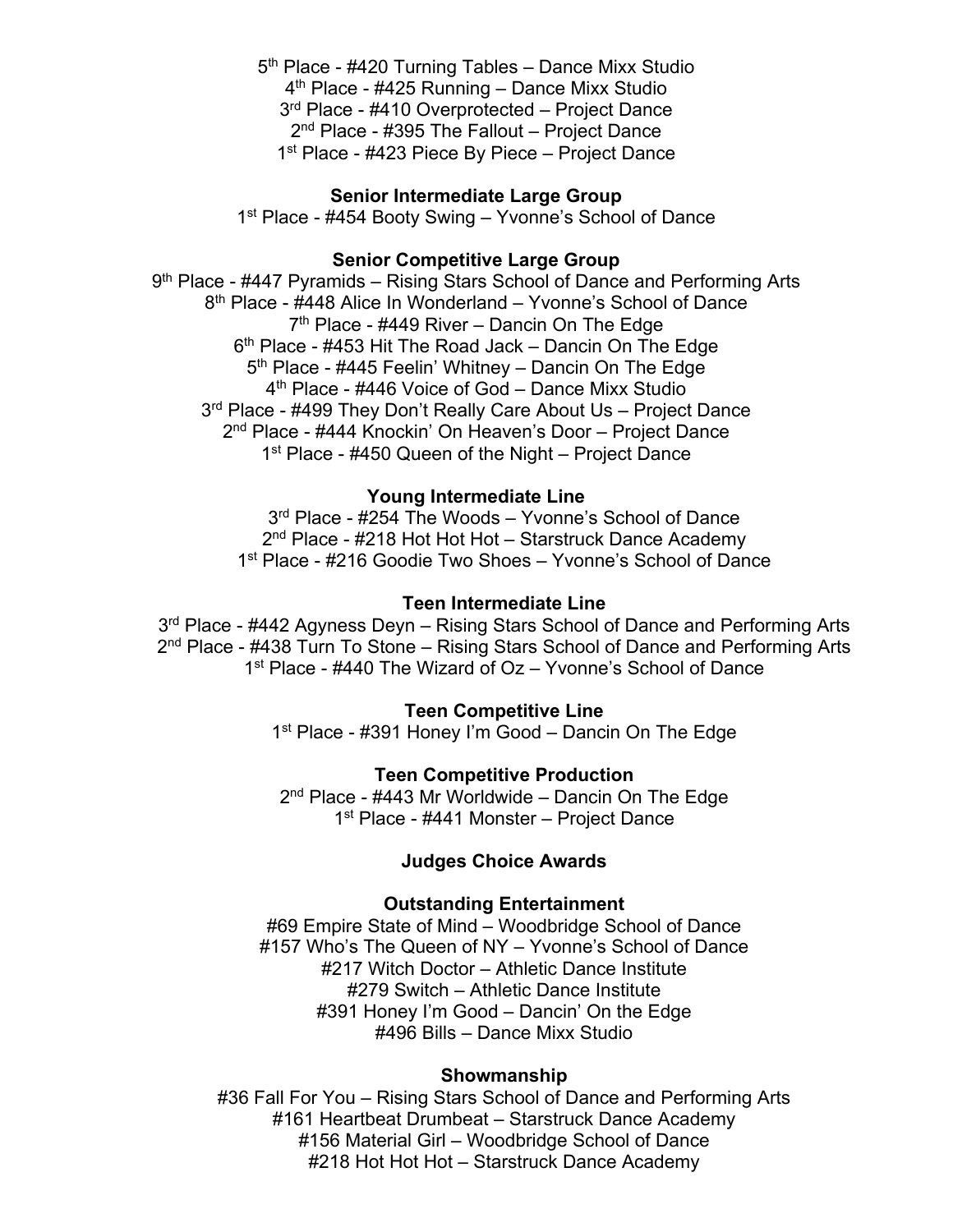#280 Shake Your Groove Thing – Dancin On The Edge #361 Woman Up – Star Studio Dance #448 Alice In Wonderland – Yvonne's School of Dance

#### **Technical Excellence**

#58 Secret Love Song – Project Dance #201 Sarsvati – Project Dance #288 Somethin's Got A Hold On Me – Rising Stars School of Dance and Performing Arts #368 Call of The Angels – Project Dance

#### **Emotional Execution**

#99 Carry You – Yvonne's School of Dance #154 Dancing On The Waves – Rising Stars School of Dance and Performing Arts #209.1 I Dreamed A Dream – Dance Mixx Studio #269 Iris – Woodbridge School of Dance #406.1 It's Time – Step By Step Dance Studio #445 Feelin' Whitney – Dancin' On The Edge

#### **Outstanding Choreography**

#26 Youth – Dance Mixx Studio #149 I Don't Speak French – DDA Dance Academy #216 Goodie Two Shoes – Yvonne's School of Dance #273 Happiness Does Not Wait – Project Dance #372 It Will Be Alright – Woodbridge School of Dance #499 – They Don't Really Care About Us – Project Dance

## **ADCC 2022 Studio of Excellence Award –** Dance Mixx Studio

**Overall High Point Recreational Solo/Duo/Trio -** #242 Higher – Rising Stars School of Dance and Performing Arts

**Overall High Point Recreational Group/Line/Production - #153 To Build A Home – Rising** Stars School of Dance and Performing Arts

**Overall High Point Intermediate Solo/Duo/Trio -** #361 Woman Up – Lexi Lozier – Star Studio Dance

**Overall High Point Intermediate Group/Line/Production - #184 Jumpin Jumpin – Rising** Stars School of Dance and Performing Arts

**Overall High Point Competitive Solo/Duo/Trio -** #564 Can You Hear Me Now – Cristian Louro – Dancin' On The Edge

**Overall High Point Competitive Group/Line/Production -** #273 Happiness Does Not Wait – Project Dance

### **Artistic Adventures**

#5 A Little Love – Dancin On The Edge #8 Sun – Project Dance #9 Tell Me Lies – Project Dance #11 Raven's Lament – Project Dance #21 Bird Girl – Project Dance #23 Wild Hearts – Project Dance #24 With You – Woodbridge School of Dance #26 Youth – Dance Mixx Studio #28 I Can See You – Dance Mixx Studio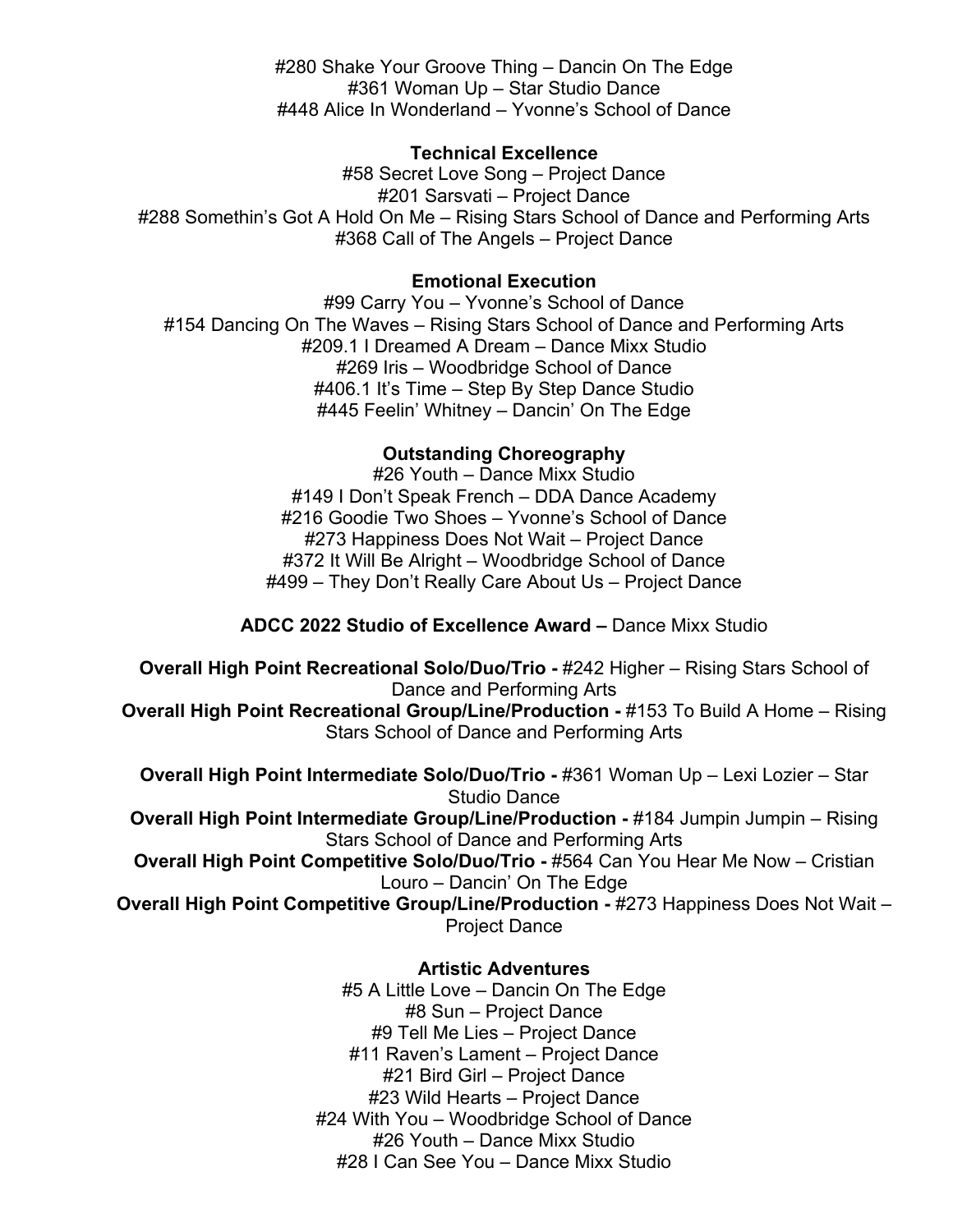#31 One Dance Dance Mixx Studio #34 Hallelujah – Dance Mixx Studio #46 Everybody Wants To Rule The World – Dancin On The Edge #48 Undercover – Project Dance #55.1 That's Life – Rising Stars School of Dance and Performing Arts #67 Whatever It Takes – Woodbridge School of Dance #69 Empire State Of Mind – Woodbridge School of Dance #78 42<sup>nd</sup> Street Medley – Woodbridge School of Dance #104 Otherside – Project Dance #110 Daughter – DDA Dance Academy #120 See Me Now – Rising Stars School of Dance and Performing Arts #121 Best of My Love – Rising Stars School of Dance and Performing Arts #122 Burnin' Up – Rising Stars School of Dance and Performing Arts #127 End of Time – Yvonne's School of Dance #128 Beat – Step By Step Dance Studio #162 Tap In – DDA Dance Academy #202 Somewhere Only We Know – Woodbridge School of Dance #203 Young and Beautiful – Project Dance #221 Here I Come – DDA Dance Academy #227 Don't Rain On My Parade – Yvonne's School of Dance #236 Ohhh Child – Dance Mixx Studio #255.1 We Are The World – Dance Mixx Studio #259.1 Little Party – Dance Mixx Studio #260.1 We Are The Ones – Dance Mixx Studio #288 Somethin's Got A Hold On Me – Rising Stars School of Dance and Performing Arts #290 Stand Up – Rising Stars School of Dance and Performing Arts #292.1 Something New – Woodbridge School of Dance #294 Moonlight Sonata – Project Dance #298 Praying – Athletic Dance Institute #302 Carry You – Project Dance #309 Fierce – Dancin On The Edge #310 Here I Come – Dancin On The Edge #315 No Way – Athletic Dance Institute #330 Hold On To Me – Dancin On The Edge #337 Bad Dream – Step By Step Dance Studio #338.1 Sinking – Project Dance #339 Flawless – DDA Dance Academy #339.1 Strange – Project Dance #340 Until We Go Down – DDA Dance Academy #342 Brave – Star Studio Dance #343 Touch – Star Studio Dance #347 Spotlight – Step By Step Dance Studio #352 On Broadway – Step By Step Dance Studio #354 Vive Le Swing – Starstruck Dance Academy #357 All That Jazz – Yvonne's School of Dance #361 Woman Up – Star Studio Dance #372 It Will Be Alright – Woodbridge School of Dance #385 My Flock – Woodbridge School of Dance #457 Attitude – DDA Dance Academy #458 I Want It All – Star Studio Dance #460 At Last – Starstruck Dance Academy #465 Backstage Romance – Step By Step Dance Studio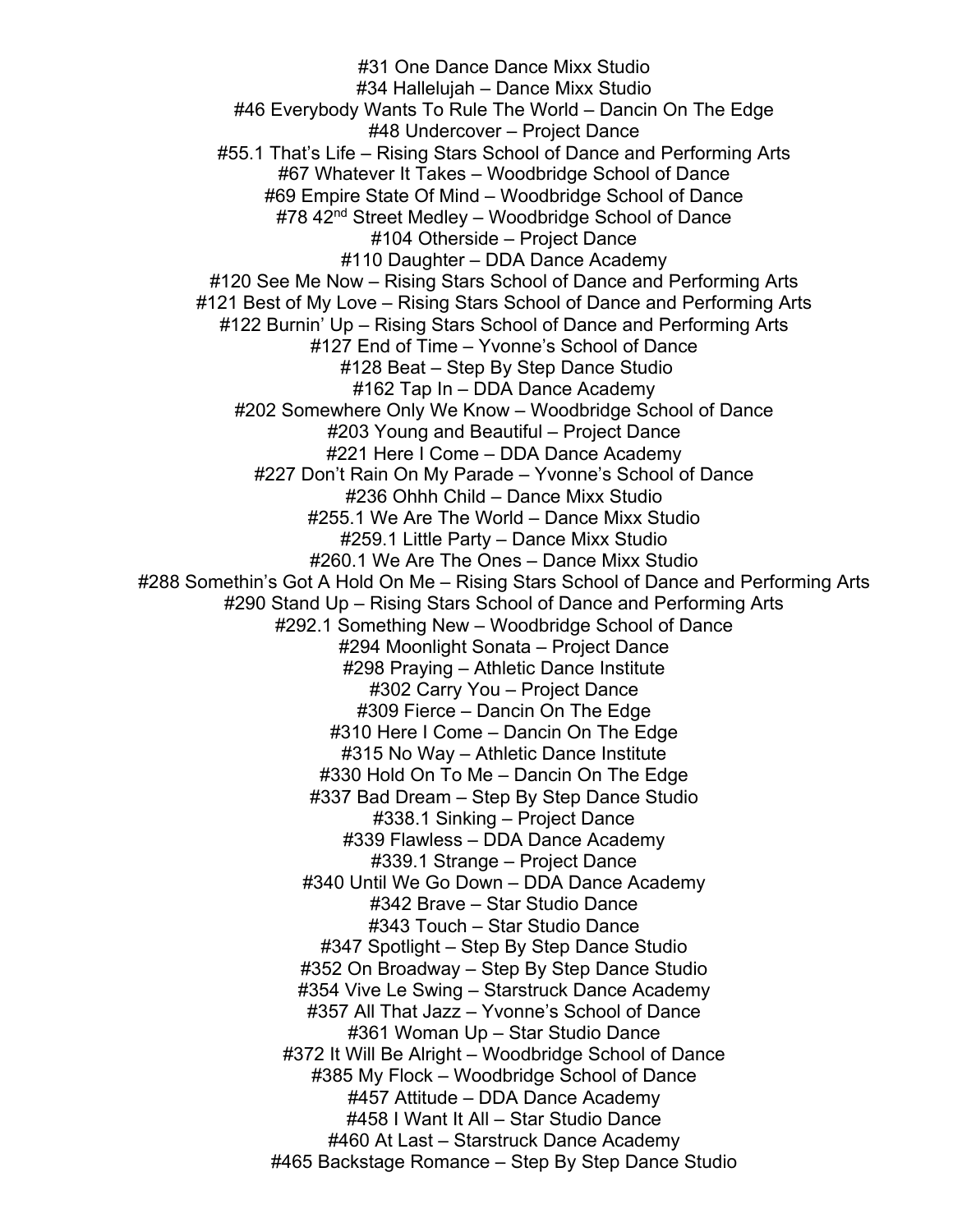#474 Where They From – Star Studio Dance #503 In Common – Rising Stars School of Dance and Performing Arts #505 Daughter – Dancin On The Edge #509 Doomed – Dancin On The Edge #515 Say It – Project Dance #516 Clocks – Project Dance #519 What's Love Got To Do With It – Project Dance #525 Tension – Dance Mixx Studio #533 Underdog – Rising Stars School of Dance and Performing Arts #536 Found – Dance Mixx Studio #543 Body Language – Woodbridge School Of Dance #546 Radar – Yvonne's School of Dance #557 No Easy Way Down – Woodbridge School of Dance

#### **Elite Team**

#2 Dancing Queen – Dancin On The Edge #5 A Little Love – Dancin On The Edge #8 Sun – Project Dance #9 Tel Me Lies – Project Dance #10 Died In Your Arms – Project Dance #11 Raven's Lament – Project Dance #12 This Place Is A Shelter – Project Dance #21 Bird Girl – Project Dance #23 Wild Hearts – Project Dance #24 With You – Woodbridge School of Dance #27 Light – Dance Mixx Studio #29 Set Free The Devil – Rising Stars School of Dance and Performing Arts #30 In Roses – Dance Mixx Studio #31.1 Young and Beautiful – Athletic Dance Institute #32 Run – Dance Mixx Studio #33 Biblical – Dance Mixx Studio #33.1 Are You Alright – Dance Mixx Studio #36 Fall For You – Rising Stars School of Dance and Performing Arts #42 Sweet Dreams – Dancin On The Edge #55 The River – Rising Stars School of Dance and Performing Arts #58 Secret Love Song – Project Dance #59 On, Then and Now – Project Dance #61 Turning Tables – Yvonne's School of Dance #65 Gravity – Dance Mixx Studio #68 I'll Never Go Away – Woodbridge School of Dance #69 Empire State Of Mind – Woodbridge School of Dance #70 Story Of The Heart – Woodbridge School of Dance #73 Hit The Road Jack – Project Dance #78 42<sup>nd</sup> Street Medley – Woodbridge School of Dance #81 Wild Hearts Can't Be Broken – Woodbridge School of Dance #82 Maverick – Woodbridge School of Dance #92 The Chain – Woodbridge School of Dance #104 Otherside – Project Dance #111 J Lo – DDA Dance Academy #113 Here I Come – Rising Stars School of Dance and Performing Arts #115 Click Clack – DDA Dance Academy #120 See Me Now – Rising Stars School of Dance and Performing Arts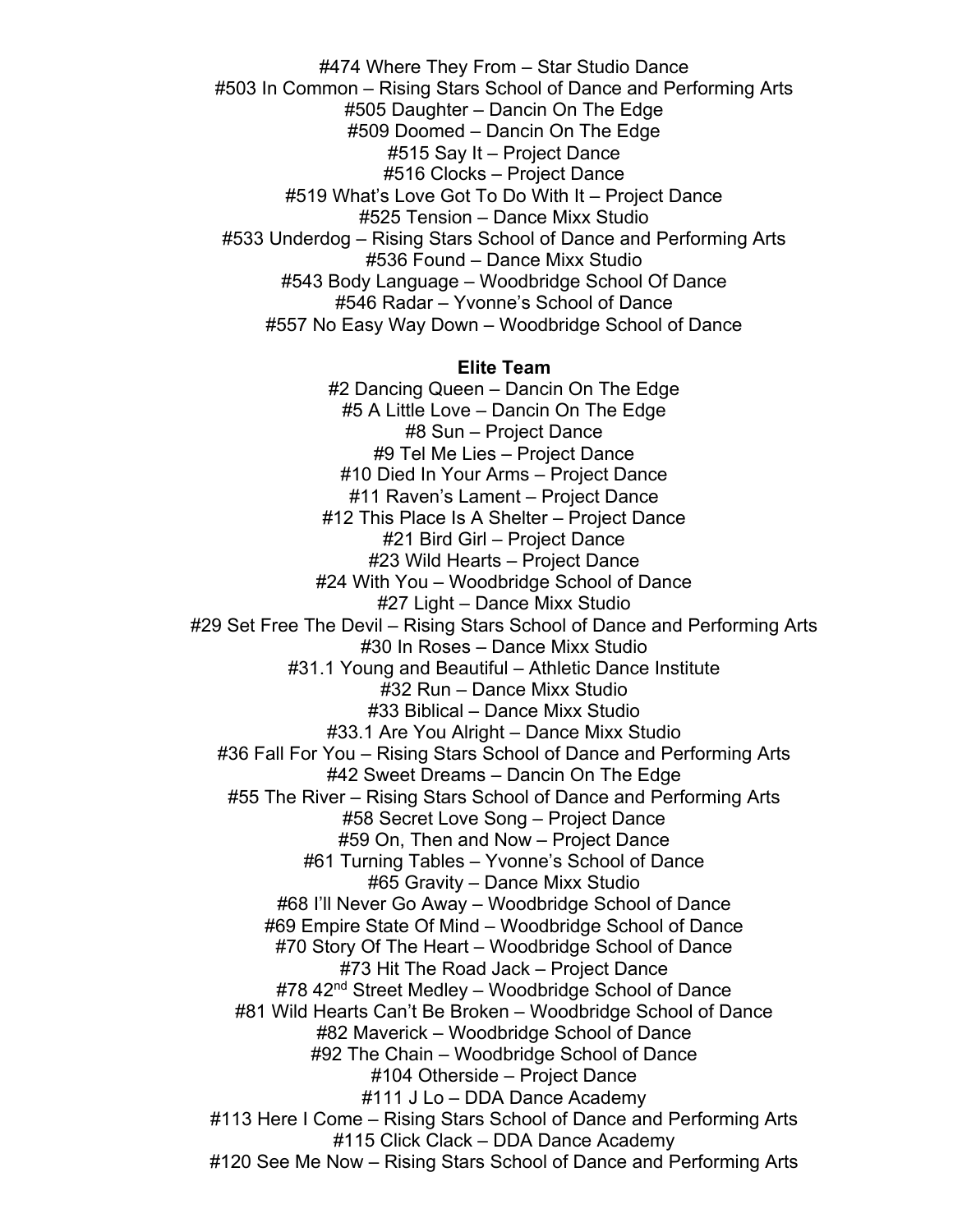#121 Best of My Love – Rising Stars School of Dance and Performing Arts #126 I Wanna Dance – Star Studio Dance #128 Beat – Step By Step Dance Studio #132 Dream – Yvonne's School of Dance #133 When The Party's Over – Step by Step Dance Studio #134 Where Our Dreams Begin – Step by Step Dance Studio #137 The Sound of War – Rising Stars School of Dance and Performing Arts #140 Goosebumps – Rising Stars School of Dance and Performing Arts #142 I Like The Way You Move – Yvonne's School of Dance #143 Feels Like Freedom – Rising Stars School of Dance and Performing Arts #162 Tap In – DDA Dance Academy #202 Somewhere Only We Know – Woodbridge School of Dance #203 Young and Beautiful – Project Dance #221 Here I Come – DDA Dance Academy #228 A Million Dreams – DDA Dance Academy #236 Ohhh Child – Dance Mixx Studio #255.1 We Are The World – Dance Mixx Studio #256.1 Never Enough – Dance Mixx Studio #259.1 Little Party – Dance Mixx Studio #260.1 We Are The Ones – Dance Mixx Studio #288 Somethin's Got A Hold On Me – Rising Stars School of Dance and Performing Arts #289 The End of Everything – Rising Stars School of Dance and Performing Arts #290 Stand Up – Rising Stars School of Dance and Performing Arts #291.1 Rock and Roll Part 2 – The Joker – Woodbridge School of Dance #294 Moonlight Sonata – Project Dance #296 Nine – Project Dance #297 As We Lose Sight – Project Dance #301 Lay Me Down – Dancin On The Edge #302 Carry You – Project Dance #304 Pure Love – Project Dance #309 Fierce – Dancin On The Edge #310 Here I Come – Dancin On The Edge #314 Glam – Athletic Dance Institute #315 No Way – Athletic Dance Institute #318 Purse First – Dancin On The Edge #320 Professional – Dancin On The Edge #330 Hold On To Me – Dancin On The Edge #337 Bad Dream – Step By Step Dance Studio #338.1 Sinking – Project Dance #339 Flawless – DDA Dance Academy #339.1 Strange – Project Dance #340 Until We Go Down – DDA Dance Academy #342 Brave – Star Studio Dance #343 Touch – Star Studio Dance #347 Spotlight – Step By Step Dance Studio #348 Bluebird – Yvonne's School of Dance #352 On Broadway – Step By Step Dance Studio #357 All That Jazz – Yvonne's School of Dance #360 Hush Hush – Starstruck Dance Academy #361 Woman Up – Star Studio Dance #362 Autumn Leaves – Starstruck Dance Academy #369 When We're Older – Dancin On the Edge